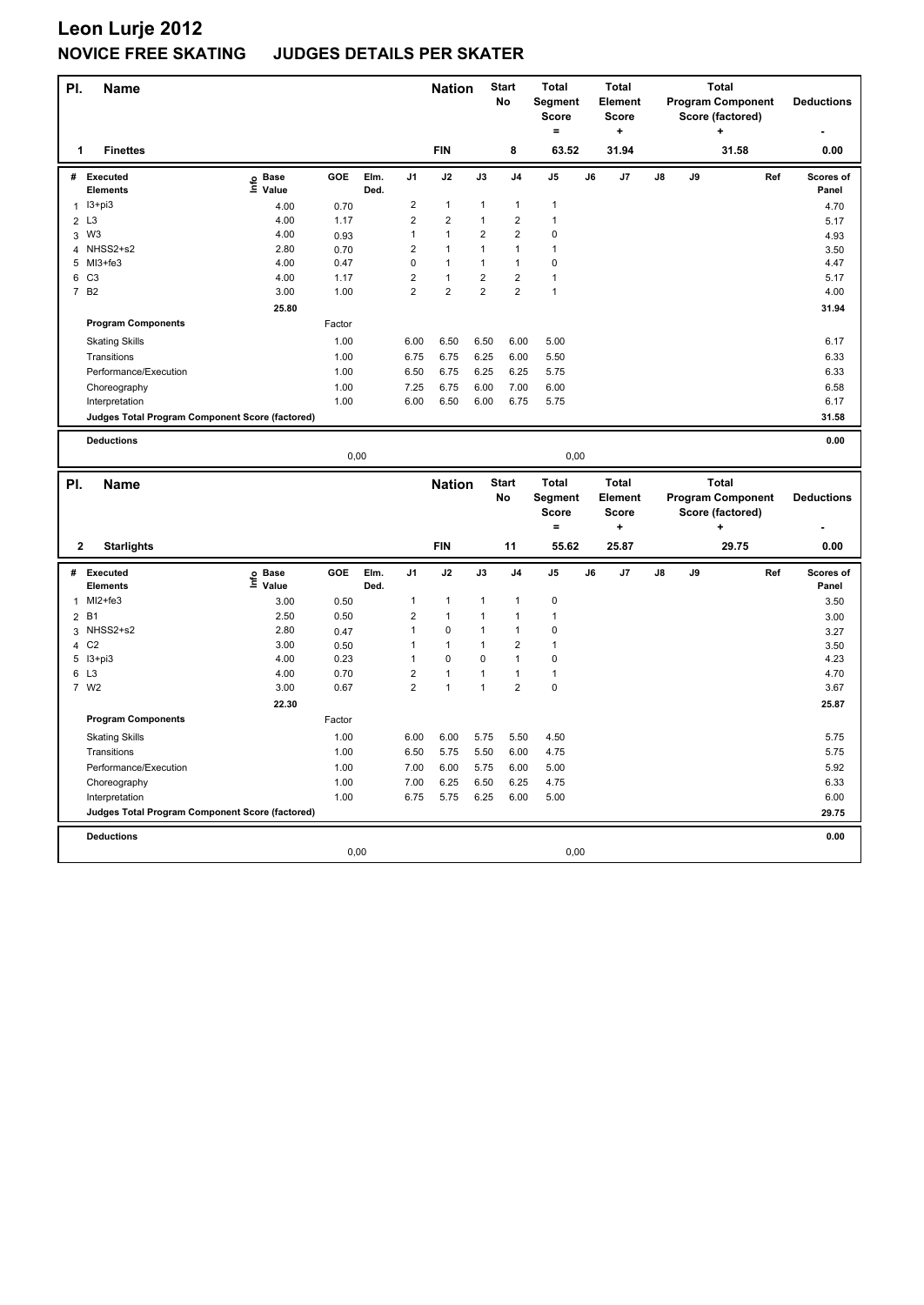| PI.            | <b>Name</b>                                     |                                  |                   |              |             | <b>Nation</b>  |              | <b>Start</b><br>No | <b>Total</b><br>Segment<br><b>Score</b><br>$=$ |    | <b>Total</b><br>Element<br>Score<br>$\ddot{}$ |    |    | <b>Total</b><br><b>Program Component</b><br>Score (factored)<br>۰. |     | <b>Deductions</b>  |
|----------------|-------------------------------------------------|----------------------------------|-------------------|--------------|-------------|----------------|--------------|--------------------|------------------------------------------------|----|-----------------------------------------------|----|----|--------------------------------------------------------------------|-----|--------------------|
| 3              | <b>Team Karisma</b>                             |                                  |                   |              |             | <b>SWE</b>     |              | 6                  | 42.59                                          |    | 19.50                                         |    |    | 23.09                                                              |     | 0.00               |
| #              | <b>Executed</b><br>Elements                     | <b>Base</b><br>e Base<br>⊆ Value | GOE               | Elm.<br>Ded. | J1          | J2             | J3           | J <sub>4</sub>     | J5                                             | J6 | J7                                            | J8 | J9 |                                                                    | Ref | Scores of<br>Panel |
|                | 1 L2                                            | 3.00                             | 0.33              |              | 1           | $\pmb{0}$      | $\mathbf 0$  | $\boldsymbol{2}$   | $\mathbf{1}$                                   |    |                                               |    |    |                                                                    |     | 3.33               |
| $\overline{2}$ | MI3+fe2                                         | 3.00                             | 0.17              |              | 1           | $\overline{1}$ | 0            | $\mathbf 0$        | $\mathbf 0$                                    |    |                                               |    |    |                                                                    |     | 3.17               |
| 3              | W <sub>2</sub>                                  | 3.00                             | 0.00              |              | 0           | $\pmb{0}$      | 0            | $\mathbf{1}$       | $\pmb{0}$                                      |    |                                               |    |    |                                                                    |     | 3.00               |
| $\overline{4}$ | <b>B1</b>                                       | 2.50                             | 0.00              |              | 0           | $\mathbf 0$    | 0            | $\mathbf 0$        | $-1$                                           |    |                                               |    |    |                                                                    |     | 2.50               |
| 5              | C <sub>2</sub>                                  | 3.00                             | 0.17              |              | 1           | $\overline{1}$ | $\pmb{0}$    | $\pmb{0}$          | $\pmb{0}$                                      |    |                                               |    |    |                                                                    |     | 3.17               |
| 6              | I3+pi1                                          | 2.50                             | $-0.30$           |              | $-1$        | $-1$           | $-1$         | $-1$               | $-1$                                           |    |                                               |    |    |                                                                    |     | 2.20               |
|                | 7 NHSS2+s1                                      | 2.30                             | $-0.17$           |              | $\mathbf 0$ | $\pmb{0}$      | $\mathbf 0$  | $-1$               | $-1$                                           |    |                                               |    |    |                                                                    |     | 2.13               |
|                |                                                 | 19.30                            |                   |              |             |                |              |                    |                                                |    |                                               |    |    |                                                                    |     | 19.50              |
|                | <b>Program Components</b>                       |                                  | Factor            |              |             |                |              |                    |                                                |    |                                               |    |    |                                                                    |     |                    |
|                | <b>Skating Skills</b>                           |                                  | 1.00              |              | 5.25        | 5.25           | 4.25         | 4.50               | 4.25                                           |    |                                               |    |    |                                                                    |     | 4.67               |
|                | Transitions                                     |                                  | 1.00              |              | 4.75        | 5.25           | 4.25         | 4.00               | 4.50                                           |    |                                               |    |    |                                                                    |     | 4.50               |
|                | Performance/Execution                           |                                  | 1.00              |              | 5.25        | 5.50           | 4.50         | 4.25               | 4.25                                           |    |                                               |    |    |                                                                    |     | 4.67               |
|                | Choreography                                    |                                  | 1.00              |              | 5.50        | 4.50           | 5.00         | 4.25               | 4.75                                           |    |                                               |    |    |                                                                    |     | 4.75               |
|                | Interpretation                                  |                                  | 1.00              |              | 4.50        | 5.00           | 4.25         | 4.50               | 4.50                                           |    |                                               |    |    |                                                                    |     | 4.50               |
|                | Judges Total Program Component Score (factored) |                                  |                   |              |             |                |              |                    |                                                |    |                                               |    |    |                                                                    |     | 23.09              |
|                |                                                 |                                  |                   |              |             |                |              |                    |                                                |    |                                               |    |    |                                                                    |     |                    |
|                | <b>Deductions</b>                               |                                  | 0,00              |              |             |                |              |                    | 0,00                                           |    |                                               |    |    |                                                                    |     | 0.00               |
|                |                                                 |                                  |                   |              |             |                |              |                    |                                                |    |                                               |    |    |                                                                    |     |                    |
|                |                                                 |                                  |                   |              |             |                |              |                    |                                                |    |                                               |    |    |                                                                    |     |                    |
| PI.            |                                                 |                                  |                   |              |             | <b>Nation</b>  |              | <b>Start</b>       | <b>Total</b>                                   |    | <b>Total</b>                                  |    |    | <b>Total</b>                                                       |     |                    |
|                | Name                                            |                                  |                   |              |             |                |              | No                 | Segment                                        |    | Element                                       |    |    | <b>Program Component</b>                                           |     | <b>Deductions</b>  |
|                |                                                 |                                  |                   |              |             |                |              |                    | <b>Score</b>                                   |    | <b>Score</b>                                  |    |    | Score (factored)                                                   |     |                    |
|                |                                                 |                                  |                   |              |             |                |              |                    | $=$                                            |    | ٠                                             |    |    | 4                                                                  |     |                    |
| 4              | <b>Team Limelight</b>                           |                                  |                   |              |             | <b>SWE</b>     |              | 10                 | 40.45                                          |    | 18.54                                         |    |    | 22.91                                                              |     | 1.00               |
| #              | Executed                                        | <b>Base</b>                      | GOE               | Elm.         | J1          | J2             | J3           | J <sub>4</sub>     | J5                                             | J6 | J7                                            | J8 | J9 |                                                                    | Ref | Scores of          |
|                | Elements                                        | e Base<br>≞ Value                |                   | Ded.         |             |                |              |                    |                                                |    |                                               |    |    |                                                                    |     | Panel              |
| $\mathbf{1}$   | L1                                              | 2.50                             | 0.20              |              | 1           | $\mathbf 0$    | $\mathbf{1}$ | $\mathbf{1}$       | $-1$                                           |    |                                               |    |    |                                                                    |     | 2.70               |
|                | 2 B1                                            | 2.50                             | $-0.33$           |              | $-1$        | $-1$           | $\pmb{0}$    | $\pmb{0}$          | $-1$                                           |    |                                               |    |    |                                                                    |     | 2.17               |
| 3              | $13 + pi2$                                      | 3.00                             | $-0.33$           |              | $-1$        | $-1$           | 0            | $-1$               | 0                                              |    |                                               |    |    |                                                                    |     | 2.67               |
| $\overline{4}$ | W <sub>2</sub>                                  | 3.00                             | 0.00              |              | $\mathsf 0$ | $\mathbf 0$    | $\mathbf 0$  | $\mathbf{1}$       | $-1$                                           |    |                                               |    |    |                                                                    |     | 3.00               |
| 5              | NHSS2+s1                                        | 2.30                             | $-0.33$           |              | 0           | $-1$           | $-1$         | $\pmb{0}$          | $-1$                                           |    |                                               |    |    |                                                                    |     | 1.97               |
| 6              | C <sub>2</sub>                                  | 3.00                             | 0.33              |              | 1           | $\mathbf 0$    | $\mathbf 0$  | $\mathbf{1}$       | $\mathbf{1}$                                   |    |                                               |    |    |                                                                    |     | 3.33               |
| $\overline{7}$ | $M12+fm3$                                       | 2.50                             | 0.20              |              | 1           | $\pmb{0}$      | $\mathbf{1}$ | $\pmb{0}$          | $\mathbf{1}$                                   |    |                                               |    |    |                                                                    |     | 2.70               |
|                |                                                 | 18.80                            |                   |              |             |                |              |                    |                                                |    |                                               |    |    |                                                                    |     | 18.54              |
|                | <b>Program Components</b>                       |                                  | Factor            |              |             |                |              |                    |                                                |    |                                               |    |    |                                                                    |     |                    |
|                | <b>Skating Skills</b>                           |                                  | 1.00              |              | 5.00        | 4.50           | 4.50         | 4.50               | 4.00                                           |    |                                               |    |    |                                                                    |     | 4.50               |
|                | Transitions                                     |                                  | 1.00              |              | 5.00        | 4.25           | 4.50         | 4.50               | 4.50                                           |    |                                               |    |    |                                                                    |     | 4.50               |
|                | Performance/Execution                           |                                  | 1.00              |              | 5.00        | 4.50           | 4.75         | 4.50               | 4.25                                           |    |                                               |    |    |                                                                    |     | 4.58               |
|                | Choreography                                    |                                  | 1.00              |              | 5.50        | 5.00           | 4.75         | 4.75               | 4.00                                           |    |                                               |    |    |                                                                    |     | 4.83               |
|                | Interpretation                                  |                                  | 1.00              |              | 5.25        | 4.75           | 4.50         | 4.25               | 3.75                                           |    |                                               |    |    |                                                                    |     | 4.50               |
|                | Judges Total Program Component Score (factored) |                                  |                   |              |             |                |              |                    |                                                |    |                                               |    |    |                                                                    |     | 22.91              |
|                | <b>Deductions</b>                               |                                  | Falls:<br>$-1.00$ |              |             |                |              |                    |                                                |    |                                               |    |    |                                                                    |     | $-1.00$            |
|                |                                                 |                                  | 0,00              |              |             |                |              |                    | 0,00                                           |    |                                               |    |    |                                                                    |     |                    |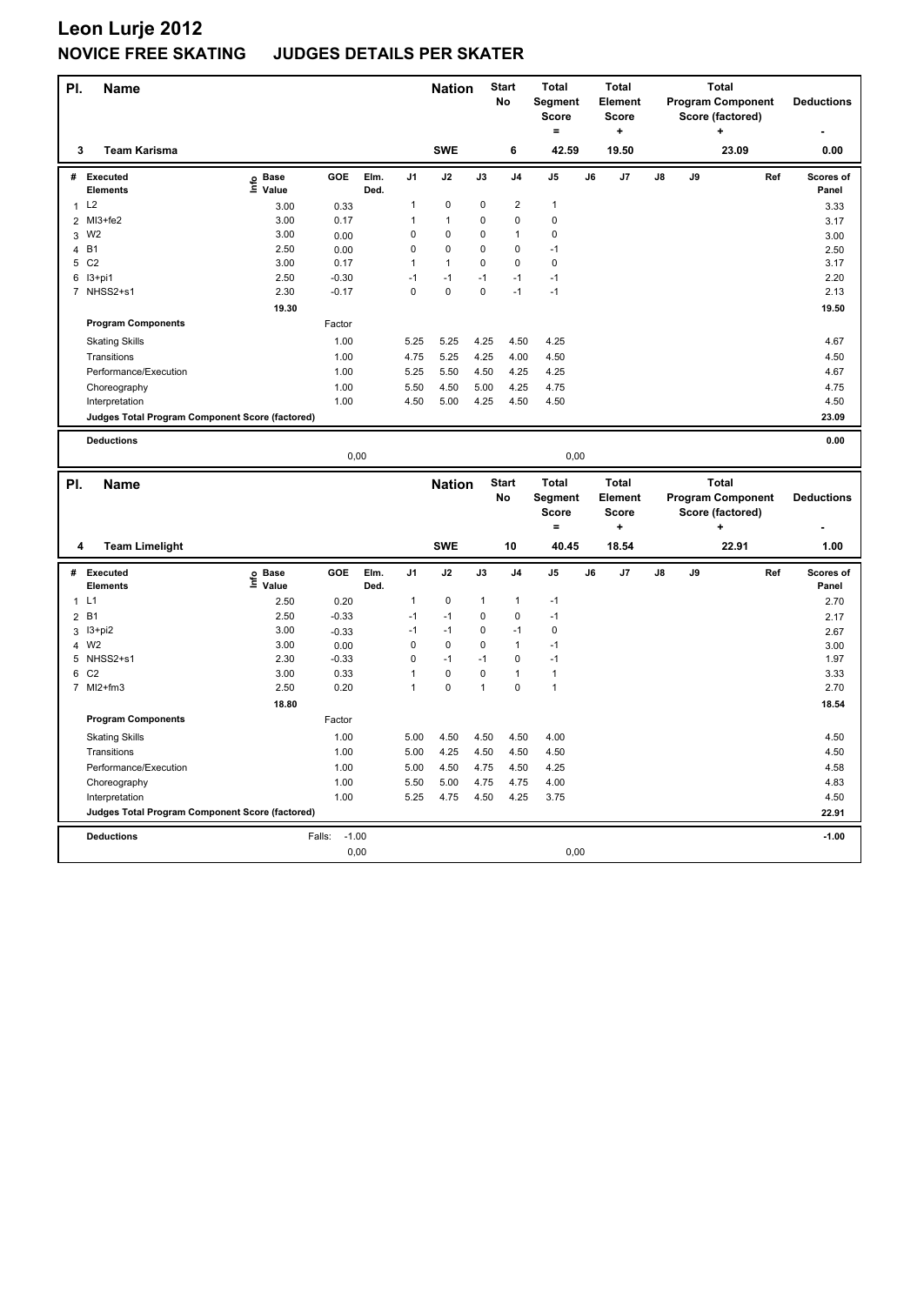| PI.                 | <b>Name</b>                                            |                           |                 |              |                | <b>Nation</b> |             | <b>Start</b><br>No | <b>Total</b><br>Segment<br><b>Score</b><br>$=$ |    | <b>Total</b><br>Element<br><b>Score</b><br>$\ddot{}$ |    |    | <b>Total</b><br><b>Program Component</b><br>Score (factored)<br>÷ |     | <b>Deductions</b>  |
|---------------------|--------------------------------------------------------|---------------------------|-----------------|--------------|----------------|---------------|-------------|--------------------|------------------------------------------------|----|------------------------------------------------------|----|----|-------------------------------------------------------------------|-----|--------------------|
| 5                   | Sunrise-2                                              |                           |                 |              |                | <b>RUS</b>    |             | $\mathbf 2$        | 38.78                                          |    | 18.70                                                |    |    | 20.08                                                             |     | 0.00               |
| #                   | <b>Executed</b><br><b>Elements</b>                     | <b>Base</b><br>e<br>Value | <b>GOE</b>      | Elm.<br>Ded. | J <sub>1</sub> | J2            | J3          | J <sub>4</sub>     | J <sub>5</sub>                                 | J6 | J <sub>7</sub>                                       | J8 | J9 |                                                                   | Ref | Scores of<br>Panel |
| $\mathbf{1}$        | C <sub>2</sub>                                         | 3.00                      | 0.50            |              | 1              | $\mathbf{1}$  | 1           | $\mathbf{1}$       | $\pmb{0}$                                      |    |                                                      |    |    |                                                                   |     | 3.50               |
| $\overline{2}$      | <b>B1</b>                                              | 2.50                      | 0.00            |              | 0              | $\pmb{0}$     | 0           | $\mathbf 0$        | $-1$                                           |    |                                                      |    |    |                                                                   |     | 2.50               |
| 3                   | L1                                                     | 2.50                      | $-0.10$         |              | $-1$           | $\mathbf{1}$  | 0           | $\mathbf 0$        | $-1$                                           |    |                                                      |    |    |                                                                   |     | 2.40               |
| $\overline{4}$      | W <sub>2</sub>                                         | 3.00                      | $-0.50$         |              | $-1$           | $-1$          | $-1$        | $\mathbf 0$        | $-1$                                           |    |                                                      |    |    |                                                                   |     | 2.50               |
| 5                   | NHSS2+s1                                               | 2.30                      | $-0.33$         |              | $\mathsf 0$    | $-1$          | $-1$        | $\mathbf 0$        | $-1$                                           |    |                                                      |    |    |                                                                   |     | 1.97               |
|                     | 6 13+pi2                                               | 3.00                      | 0.00            |              | 0              | $\mathbf 0$   | $\mathbf 0$ | $\mathbf 0$        | $\mathbf{1}$                                   |    |                                                      |    |    |                                                                   |     | 3.00               |
| $\overline{7}$      | MI3+fm3                                                | 3.00                      | $-0.17$         |              | $-1$           | $\pmb{0}$     | $-1$        | $\mathbf 0$        | $\pmb{0}$                                      |    |                                                      |    |    |                                                                   |     | 2.83               |
|                     |                                                        | 19.30                     |                 |              |                |               |             |                    |                                                |    |                                                      |    |    |                                                                   |     | 18.70              |
|                     | <b>Program Components</b>                              |                           | Factor          |              |                |               |             |                    |                                                |    |                                                      |    |    |                                                                   |     |                    |
|                     | <b>Skating Skills</b>                                  |                           | 1.00            |              | 4.50           | 4.50          | 4.50        | 4.50               | 4.00                                           |    |                                                      |    |    |                                                                   |     | 4.50               |
|                     | Transitions                                            |                           | 1.00            |              | 3.50           | 4.25          | 4.00        | 3.50               | 3.75                                           |    |                                                      |    |    |                                                                   |     | 3.75               |
|                     | Performance/Execution                                  |                           | 1.00            |              | 4.00           | 4.75          | 4.00        | 4.25               | 3.75                                           |    |                                                      |    |    |                                                                   |     | 4.08               |
|                     | Choreography                                           |                           | 1.00            |              | 4.50           | 4.75          | 3.50        | 3.25               | 4.25                                           |    |                                                      |    |    |                                                                   |     | 4.08               |
|                     | Interpretation                                         |                           | 1.00            |              | 3.75           | 4.25          | 3.00        | 3.25               | 4.00                                           |    |                                                      |    |    |                                                                   |     | 3.67               |
|                     | Judges Total Program Component Score (factored)        |                           |                 |              |                |               |             |                    |                                                |    |                                                      |    |    |                                                                   |     | 20.08              |
|                     |                                                        |                           |                 |              |                |               |             |                    |                                                |    |                                                      |    |    |                                                                   |     |                    |
|                     | <b>Deductions</b>                                      |                           |                 |              |                |               |             |                    |                                                |    |                                                      |    |    |                                                                   |     | 0.00               |
|                     |                                                        |                           | 0,00            |              |                |               |             |                    | 0,00                                           |    |                                                      |    |    |                                                                   |     |                    |
|                     |                                                        |                           |                 |              |                |               |             |                    |                                                |    |                                                      |    |    |                                                                   |     |                    |
|                     |                                                        |                           |                 |              |                |               |             |                    |                                                |    |                                                      |    |    |                                                                   |     |                    |
| PI.                 | <b>Name</b>                                            |                           |                 |              |                | <b>Nation</b> |             | <b>Start</b>       | <b>Total</b>                                   |    | <b>Total</b>                                         |    |    | <b>Total</b>                                                      |     |                    |
|                     |                                                        |                           |                 |              |                |               |             | No                 | Segment                                        |    | Element                                              |    |    | <b>Program Component</b>                                          |     | <b>Deductions</b>  |
|                     |                                                        |                           |                 |              |                |               |             |                    | <b>Score</b><br>$=$                            |    | <b>Score</b><br>٠                                    |    |    | Score (factored)<br>٠                                             |     |                    |
| 6                   | <b>Team Harmony</b>                                    |                           |                 |              |                | <b>SWE</b>    |             | 1                  | 38.59                                          |    | 18.17                                                |    |    | 20.42                                                             |     | 0.00               |
|                     |                                                        |                           |                 |              |                |               |             |                    |                                                |    |                                                      |    |    |                                                                   |     |                    |
| #                   | Executed<br>Elements                                   | <b>Base</b>               | <b>GOE</b>      | Elm.<br>Ded. | J <sub>1</sub> | J2            | J3          | J <sub>4</sub>     | J <sub>5</sub>                                 | J6 | J7                                                   | J8 | J9 |                                                                   | Ref | Scores of<br>Panel |
| 1                   | MI3+fm3                                                | e Base<br>⊆ Value         |                 |              | $-1$           | $-1$          | $-1$        | $-1$               | $-1$                                           |    |                                                      |    |    |                                                                   |     |                    |
|                     | C <sub>2</sub>                                         | 3.00<br>3.00              | $-0.50$<br>0.00 |              | $\mathbf 0$    | $\pmb{0}$     | 0           | $\mathbf 0$        | $\pmb{0}$                                      |    |                                                      |    |    |                                                                   |     | 2.50               |
| $\overline{2}$<br>3 | NHSS2+s1                                               | 2.30                      |                 |              | $-1$           | $\mathbf 0$   | 0           | $-1$               | $-1$                                           |    |                                                      |    |    |                                                                   |     | 3.00               |
| 4                   | L2                                                     | 3.00                      | $-0.33$<br>0.00 |              | 1              | $\mathbf 0$   | 0           | $\mathbf 0$        | $\mathbf 0$                                    |    |                                                      |    |    |                                                                   |     | 1.97<br>3.00       |
| 5                   | <b>B1</b>                                              | 2.50                      | 0.00            |              | 0              | 0             | 0           | $\mathbf 0$        | 0                                              |    |                                                      |    |    |                                                                   |     | 2.50               |
| 6                   | $13+pi1$                                               | 2.50                      | $-0.30$         |              | $-1$           | $-1$          | $-1$        | $-1$               | $-1$                                           |    |                                                      |    |    |                                                                   |     | 2.20               |
|                     | 7 W2                                                   | 3.00                      | 0.00            |              | $\mathbf 0$    | $\mathbf 0$   | $\mathbf 0$ | $\mathbf 0$        | $-1$                                           |    |                                                      |    |    |                                                                   |     | 3.00               |
|                     |                                                        | 19.30                     |                 |              |                |               |             |                    |                                                |    |                                                      |    |    |                                                                   |     | 18.17              |
|                     | <b>Program Components</b>                              |                           | Factor          |              |                |               |             |                    |                                                |    |                                                      |    |    |                                                                   |     |                    |
|                     |                                                        |                           | 1.00            |              | 3.75           | 4.25          | 3.50        | 3.50               | 3.75                                           |    |                                                      |    |    |                                                                   |     | 3.67               |
|                     | <b>Skating Skills</b><br>Transitions                   |                           | 1.00            |              | 3.75           | 4.00          | 3.75        | 3.25               | 4.00                                           |    |                                                      |    |    |                                                                   |     | 3.83               |
|                     | Performance/Execution                                  |                           | 1.00            |              | 4.50           | 4.25          | 3.75        | 3.75               | 4.25                                           |    |                                                      |    |    |                                                                   |     | 4.08               |
|                     | Choreography                                           |                           | 1.00            |              | 4.50           | 4.25          | 4.25        | 4.50               | 4.50                                           |    |                                                      |    |    |                                                                   |     | 4.42               |
|                     | Interpretation                                         |                           | 1.00            |              | 4.25           | 4.50          | 4.50        | 3.50               | 4.50                                           |    |                                                      |    |    |                                                                   |     | 4.42               |
|                     | <b>Judges Total Program Component Score (factored)</b> |                           |                 |              |                |               |             |                    |                                                |    |                                                      |    |    |                                                                   |     | 20.42              |
|                     |                                                        |                           |                 |              |                |               |             |                    |                                                |    |                                                      |    |    |                                                                   |     |                    |
|                     | <b>Deductions</b>                                      |                           | 0,00            |              |                |               |             |                    | 0,00                                           |    |                                                      |    |    |                                                                   |     | 0.00               |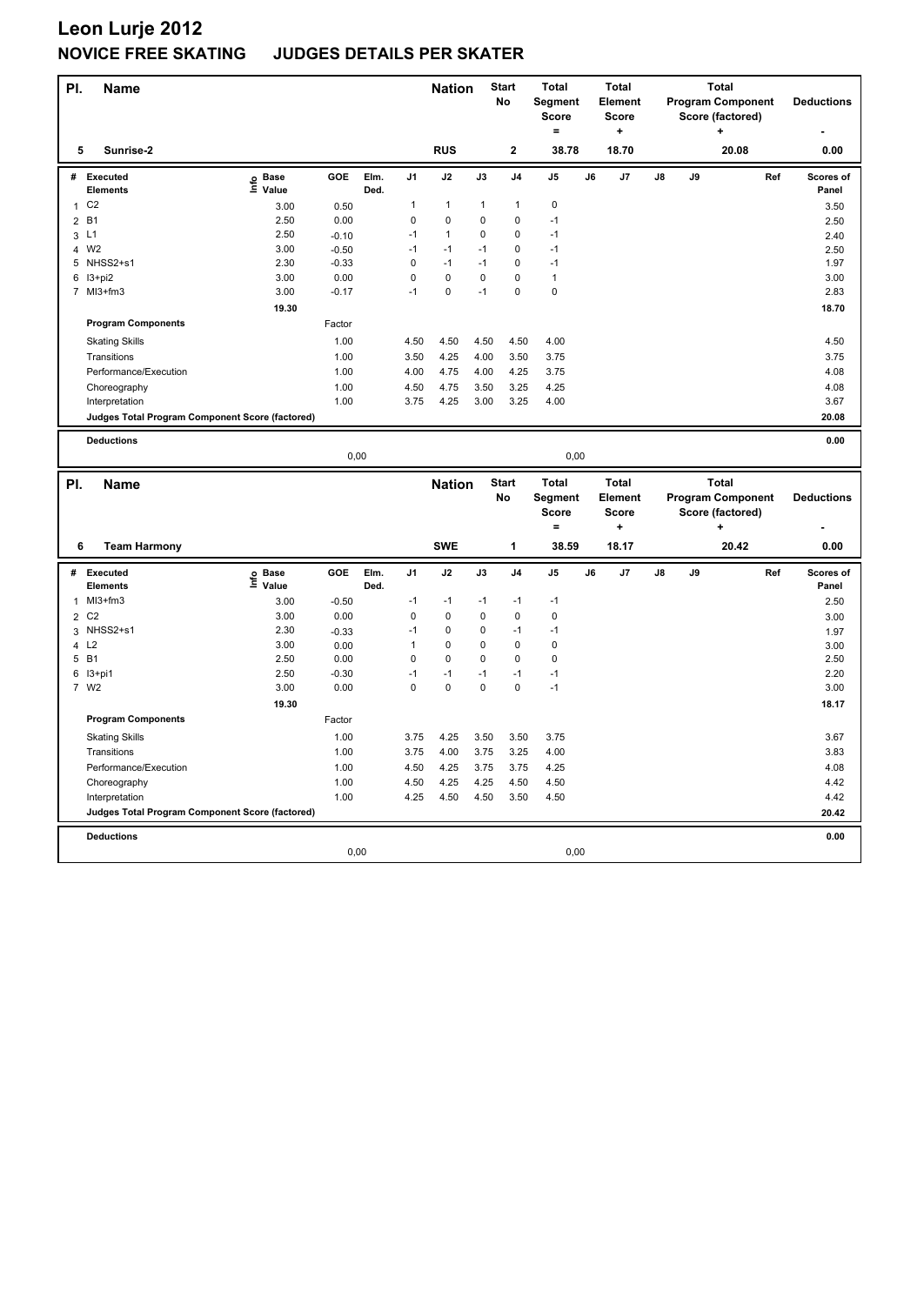| PI.            | Name                                            |                           |                      |                   |              |             | <b>Nation</b> |              | <b>Start</b><br><b>No</b> | <b>Total</b><br>Segment<br><b>Score</b><br>$\equiv$ |    | <b>Total</b><br>Element<br><b>Score</b><br>$\ddot{}$ |    |    | <b>Total</b><br><b>Program Component</b><br>Score (factored)<br>÷ |     | <b>Deductions</b>  |
|----------------|-------------------------------------------------|---------------------------|----------------------|-------------------|--------------|-------------|---------------|--------------|---------------------------|-----------------------------------------------------|----|------------------------------------------------------|----|----|-------------------------------------------------------------------|-----|--------------------|
| 7              | <b>Crystal Ice-2</b>                            |                           |                      |                   |              |             | <b>RUS</b>    |              | 4                         | 38.02                                               |    | 17.93                                                |    |    | 23.09                                                             |     | 3.00               |
| #              | Executed<br><b>Elements</b>                     | $\mathop{\mathsf{Inflo}}$ | <b>Base</b><br>Value | <b>GOE</b>        | Elm.<br>Ded. | J1          | J2            | J3           | J4                        | J5                                                  | J6 | J7                                                   | J8 | J9 |                                                                   | Ref | Scores of<br>Panel |
| 1              | NHSS2+s1                                        |                           | 2.30                 | 0.50              |              | $\pmb{0}$   | $\mathbf{1}$  | $\mathbf{1}$ | $\mathbf{1}$              | $\mathbf{1}$                                        |    |                                                      |    |    |                                                                   |     | 2.80               |
| $\overline{2}$ | C <sub>2</sub>                                  | F                         | 3.00                 | $-0.67$           |              | $\mathbf 0$ | $-1$          | $-1$         | $-2$                      | $-2$                                                |    |                                                      |    |    |                                                                   |     | 2.33               |
| 3              | W <sub>2</sub>                                  | F                         | 3.00                 | $-0.50$           |              | $-1$        | $-1$          | $-1$         | $-1$                      | $-2$                                                |    |                                                      |    |    |                                                                   |     | 2.50               |
| 4              | L1                                              |                           | 2.50                 | 0.00              |              | $-1$        | $\mathbf 0$   | $\mathbf 0$  | $\mathbf 0$               | $\mathbf 0$                                         |    |                                                      |    |    |                                                                   |     | 2.50               |
| 5              | <b>B1</b>                                       |                           | 2.50                 | 0.00              |              | $\mathbf 0$ | $\mathbf 0$   | 0            | $\mathbf 0$               | $\mathbf 0$                                         |    |                                                      |    |    |                                                                   |     | 2.50               |
| 6              | I3+pi1                                          |                           | 2.50                 | $-0.20$           |              | $-1$        | $\mathbf 0$   | $-1$         | $-1$                      | $\mathbf 0$                                         |    |                                                      |    |    |                                                                   |     | 2.30               |
| $\overline{7}$ | MI3+fm3                                         |                           | 3.00                 | 0.00              |              | $\pmb{0}$   | $\pmb{0}$     | $-1$         | $\mathbf 0$               | $\pmb{0}$                                           |    |                                                      |    |    |                                                                   |     | 3.00               |
|                |                                                 |                           | 18.80                |                   |              |             |               |              |                           |                                                     |    |                                                      |    |    |                                                                   |     | 17.93              |
|                | <b>Program Components</b>                       |                           |                      | Factor            |              |             |               |              |                           |                                                     |    |                                                      |    |    |                                                                   |     |                    |
|                | <b>Skating Skills</b>                           |                           |                      | 1.00              |              | 5.25        | 5.75          | 4.75         | 4.75                      | 4.25                                                |    |                                                      |    |    |                                                                   |     | 4.92               |
|                | Transitions                                     |                           |                      | 1.00              |              | 4.00        | 5.50          | 4.00         | 4.00                      | 4.50                                                |    |                                                      |    |    |                                                                   |     | 4.17               |
|                | Performance/Execution                           |                           |                      | 1.00              |              | 4.50        | 5.00          | 3.50         | 4.00                      | 4.50                                                |    |                                                      |    |    |                                                                   |     | 4.33               |
|                | Choreography                                    |                           |                      | 1.00              |              | 5.50        | 6.00          | 4.25         | 4.75                      | 4.75                                                |    |                                                      |    |    |                                                                   |     | 5.00               |
|                | Interpretation                                  |                           |                      | 1.00              |              | 4.50        | 5.75          | 4.25         | 4.75                      | 4.75                                                |    |                                                      |    |    |                                                                   |     | 4.67               |
|                | Judges Total Program Component Score (factored) |                           |                      |                   |              |             |               |              |                           |                                                     |    |                                                      |    |    |                                                                   |     | 23.09              |
|                |                                                 |                           |                      | $-3.00$<br>Falls: |              |             |               |              |                           |                                                     |    |                                                      |    |    |                                                                   |     |                    |
|                | <b>Deductions</b>                               |                           |                      | 0,00              |              |             |               |              |                           | 0,00                                                |    |                                                      |    |    |                                                                   |     | $-3.00$            |
|                |                                                 |                           |                      |                   |              |             |               |              |                           |                                                     |    |                                                      |    |    |                                                                   |     |                    |
|                |                                                 |                           |                      |                   |              |             |               |              |                           |                                                     |    |                                                      |    |    |                                                                   |     |                    |
| PI.            | <b>Name</b>                                     |                           |                      |                   |              |             | <b>Nation</b> |              | <b>Start</b>              | <b>Total</b>                                        |    | <b>Total</b>                                         |    |    | <b>Total</b>                                                      |     |                    |
|                |                                                 |                           |                      |                   |              |             |               |              | No                        | Segment                                             |    | Element                                              |    |    | <b>Program Component</b>                                          |     | <b>Deductions</b>  |
|                |                                                 |                           |                      |                   |              |             |               |              |                           | <b>Score</b>                                        |    | <b>Score</b>                                         |    |    | Score (factored)                                                  |     |                    |
|                |                                                 |                           |                      |                   |              |             |               |              |                           | $=$                                                 |    | $\ddot{}$                                            |    |    |                                                                   |     |                    |
| 8              | <b>Team Seaflowers</b>                          |                           |                      |                   |              |             | <b>SWE</b>    |              | 5                         | 37.03                                               |    | 19.03                                                |    |    | 18.00                                                             |     | 0.00               |
|                | # Executed                                      |                           |                      | GOE               | Elm.         | J1          | J2            | J3           | J4                        | J5                                                  | J6 | J7                                                   | J8 | J9 |                                                                   | Ref | Scores of          |
|                | Elements                                        | e Base<br>⊑ Value         |                      |                   | Ded.         |             |               |              |                           |                                                     |    |                                                      |    |    |                                                                   |     | Panel              |
| $\mathbf{1}$   | $13 + pi2$                                      |                           | 3.00                 | $-0.50$           |              | $-1$        | $-1$          | -1           | $-2$                      | $-1$                                                |    |                                                      |    |    |                                                                   |     | 2.50               |
| $\overline{2}$ | NHSS1+s1                                        |                           | 1.90                 | $-0.30$           |              | $-1$        | $-1$          | $\pmb{0}$    | $-2$                      | $-1$                                                |    |                                                      |    |    |                                                                   |     | 1.60               |
| 3              | W <sub>2</sub>                                  |                           | 3.00                 | 0.00              |              | $\mathbf 0$ | $\mathbf 0$   | 0            | $\mathbf 0$               | $-1$                                                |    |                                                      |    |    |                                                                   |     | 3.00               |
| 4              | C <sub>2</sub>                                  |                           | 3.00                 | 0.00              |              | $\mathbf 0$ | $\mathbf 0$   | $\mathbf 0$  | $-1$                      | $\mathbf 0$                                         |    |                                                      |    |    |                                                                   |     | 3.00               |
| 5              | <b>B2</b>                                       |                           | 3.00                 | 0.00              |              | 0           | $\mathbf 0$   | 0            | $-1$                      | $\mathbf 0$                                         |    |                                                      |    |    |                                                                   |     | 3.00               |
| 6              | L3                                              |                           | 4.00                 | $-0.47$           |              | $-1$        | $-1$          | 0            | $\mathbf 0$               | $-1$                                                |    |                                                      |    |    |                                                                   |     | 3.53               |
| $\overline{7}$ | MI2+fe2                                         |                           | 2.50                 | $-0.10$           |              | $\mathbf 0$ | $\mathbf 0$   | $\mathbf 0$  | $-1$                      | $-1$                                                |    |                                                      |    |    |                                                                   |     | 2.40               |
|                |                                                 |                           | 20.40                |                   |              |             |               |              |                           |                                                     |    |                                                      |    |    |                                                                   |     | 19.03              |
|                | <b>Program Components</b>                       |                           |                      | Factor            |              |             |               |              |                           |                                                     |    |                                                      |    |    |                                                                   |     |                    |
|                | <b>Skating Skills</b>                           |                           |                      | 1.00              |              | 3.50        | 3.50          | 3.50         | 3.25                      | 2.50                                                |    |                                                      |    |    |                                                                   |     | 3.42               |
|                | Transitions                                     |                           |                      | 1.00              |              | 3.75        | 3.25          | 4.00         | 3.25                      | 2.25                                                |    |                                                      |    |    |                                                                   |     | 3.42               |
|                | Performance/Execution                           |                           |                      | 1.00              |              | 4.00        | 3.75          | 4.25         | 3.50                      | 3.00                                                |    |                                                      |    |    |                                                                   |     | 3.75               |
|                | Choreography                                    |                           |                      | 1.00              |              | 4.25        | 4.00          | 4.50         | 3.25                      | 2.75                                                |    |                                                      |    |    |                                                                   |     | 3.83               |
|                | Interpretation                                  |                           |                      | 1.00              |              | 3.50        | 3.75          | 3.75         | 3.50                      | 2.50                                                |    |                                                      |    |    |                                                                   |     | 3.58               |
|                | Judges Total Program Component Score (factored) |                           |                      |                   |              |             |               |              |                           |                                                     |    |                                                      |    |    |                                                                   |     | 18.00              |
|                |                                                 |                           |                      |                   |              |             |               |              |                           |                                                     |    |                                                      |    |    |                                                                   |     |                    |
|                | <b>Deductions</b>                               |                           |                      | 0,00              |              |             |               |              |                           | 0,00                                                |    |                                                      |    |    |                                                                   |     | 0.00               |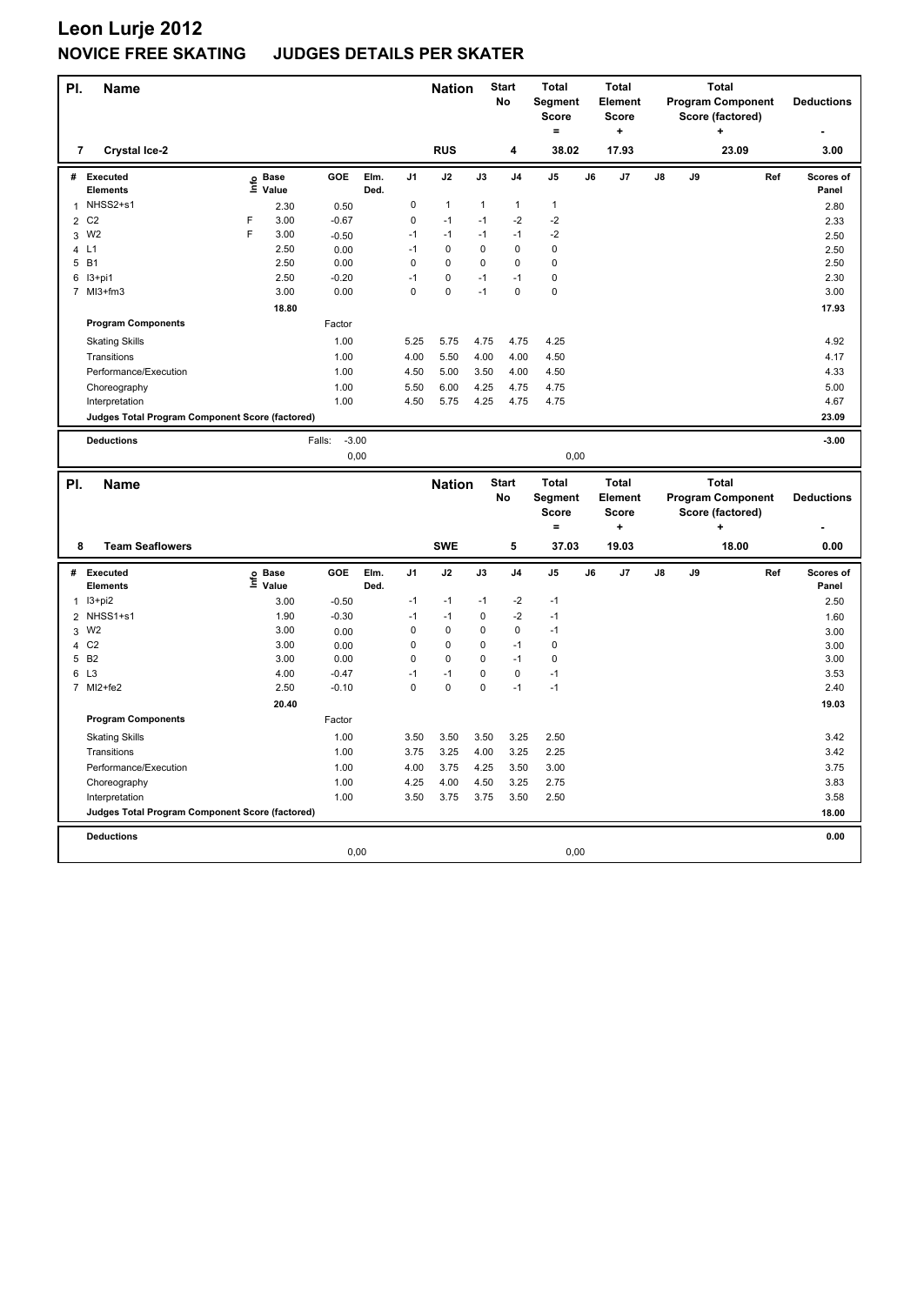| PI.            | <b>Name</b>                                     |                           |                   |              |                | <b>Nation</b> |              | <b>Start</b><br>No | <b>Total</b><br>Segment<br><b>Score</b><br>$=$ |    | <b>Total</b><br><b>Element</b><br>Score<br>$\ddot{}$ |    |    | <b>Total</b><br><b>Program Component</b><br>Score (factored)<br>+ |     | <b>Deductions</b>  |
|----------------|-------------------------------------------------|---------------------------|-------------------|--------------|----------------|---------------|--------------|--------------------|------------------------------------------------|----|------------------------------------------------------|----|----|-------------------------------------------------------------------|-----|--------------------|
| 9              | <b>Team Together</b>                            |                           |                   |              |                | <b>SWE</b>    |              | 9                  | 36.91                                          |    | 18.00                                                |    |    | 19.91                                                             |     | 1.00               |
| #              | <b>Executed</b><br><b>Elements</b>              | <b>Base</b><br>e<br>Value | GOE               | Elm.<br>Ded. | J <sub>1</sub> | J2            | J3           | J <sub>4</sub>     | J5                                             | J6 | J7                                                   | J8 | J9 |                                                                   | Ref | Scores of<br>Panel |
| $\mathbf{1}$   | <b>B1</b>                                       |                           | 2.50<br>0.00      |              | 0              | $\pmb{0}$     | $\mathbf 0$  | $\pmb{0}$          | 0                                              |    |                                                      |    |    |                                                                   |     | 2.50               |
| $\overline{2}$ | C <sub>2</sub>                                  |                           | 3.00<br>0.00      |              | $\mathbf 0$    | $\mathbf 0$   | 0            | $\mathbf 0$        | $\mathbf 0$                                    |    |                                                      |    |    |                                                                   |     | 3.00               |
| 3              | L1                                              |                           | 2.50<br>$-0.10$   |              | 0              | $-1$          | 0            | $\mathbf{1}$       | $-1$                                           |    |                                                      |    |    |                                                                   |     | 2.40               |
|                | 4 13+pi1                                        |                           | 2.50<br>$-0.20$   |              | $-1$           | $-1$          | 0            | $\mathbf 0$        | $-1$                                           |    |                                                      |    |    |                                                                   |     | 2.30               |
|                | 5 MI3+fe2                                       | F                         | 3.00<br>$-0.50$   |              | $-1$           | $-1$          | $-1$         | $-1$               | $-1$                                           |    |                                                      |    |    |                                                                   |     | 2.50               |
|                | 6 NHSS2+s1                                      |                           | 2.30<br>0.00      |              | $\mathsf 0$    | $-1$          | 0            | $\mathbf 0$        | $\pmb{0}$                                      |    |                                                      |    |    |                                                                   |     | 2.30               |
| $\overline{7}$ | W <sub>2</sub>                                  |                           | 3.00<br>0.00      |              | $\mathbf 0$    | $\mathbf 0$   | 0            | $\mathbf 0$        | $-1$                                           |    |                                                      |    |    |                                                                   |     | 3.00               |
|                |                                                 |                           | 18.80             |              |                |               |              |                    |                                                |    |                                                      |    |    |                                                                   |     | 18.00              |
|                | <b>Program Components</b>                       |                           | Factor            |              |                |               |              |                    |                                                |    |                                                      |    |    |                                                                   |     |                    |
|                | <b>Skating Skills</b>                           |                           | 1.00              |              | 3.75           | 3.50          | 3.75         | 4.00               | 4.00                                           |    |                                                      |    |    |                                                                   |     | 3.83               |
|                | Transitions                                     |                           | 1.00              |              | 3.00           | 3.00          | 3.75         | 4.50               | 4.25                                           |    |                                                      |    |    |                                                                   |     | 3.67               |
|                | Performance/Execution                           |                           | 1.00              |              | 4.25           | 3.25          | 4.25         | 5.25               | 4.50                                           |    |                                                      |    |    |                                                                   |     | 4.33               |
|                | Choreography                                    |                           | 1.00              |              | 4.00           | 3.75          | 3.75         | 5.25               | 4.50                                           |    |                                                      |    |    |                                                                   |     | 4.08               |
|                | Interpretation                                  |                           | 1.00              |              | 3.50           | 3.75          | 4.00         | 4.75               | 4.25                                           |    |                                                      |    |    |                                                                   |     | 4.00               |
|                | Judges Total Program Component Score (factored) |                           |                   |              |                |               |              |                    |                                                |    |                                                      |    |    |                                                                   |     | 19.91              |
|                |                                                 |                           |                   |              |                |               |              |                    |                                                |    |                                                      |    |    |                                                                   |     |                    |
|                | <b>Deductions</b>                               |                           | $-1.00$<br>Falls: |              |                |               |              |                    |                                                |    |                                                      |    |    |                                                                   |     | $-1.00$            |
|                |                                                 |                           |                   | 0,00         |                |               |              |                    | 0,00                                           |    |                                                      |    |    |                                                                   |     |                    |
|                |                                                 |                           |                   |              |                |               |              |                    |                                                |    |                                                      |    |    |                                                                   |     |                    |
|                |                                                 |                           |                   |              |                |               |              |                    |                                                |    |                                                      |    |    |                                                                   |     |                    |
| PI.            | <b>Name</b>                                     |                           |                   |              |                | <b>Nation</b> |              | <b>Start</b>       | <b>Total</b>                                   |    | <b>Total</b>                                         |    |    | <b>Total</b>                                                      |     |                    |
|                |                                                 |                           |                   |              |                |               |              | No                 | Segment                                        |    | Element                                              |    |    | <b>Program Component</b>                                          |     | <b>Deductions</b>  |
|                |                                                 |                           |                   |              |                |               |              |                    | <b>Score</b><br>$=$                            |    | <b>Score</b><br>÷                                    |    |    | Score (factored)                                                  |     |                    |
|                |                                                 |                           |                   |              |                |               |              |                    |                                                |    |                                                      |    |    |                                                                   |     |                    |
| 10             | <b>Magic Crystals</b>                           |                           |                   |              |                | <b>FRA</b>    |              | 12                 | 36.38                                          |    | 18.04                                                |    |    | 18.34                                                             |     | 0.00               |
| #              | Executed                                        | <b>Base</b>               | <b>GOE</b>        | Elm.         | J <sub>1</sub> | J2            | J3           | J <sub>4</sub>     | J <sub>5</sub>                                 | J6 | J7                                                   | J8 | J9 |                                                                   | Ref | Scores of          |
|                | <b>Elements</b>                                 | e Base<br>≞ Value         |                   | Ded.         |                |               |              |                    |                                                |    |                                                      |    |    |                                                                   |     | Panel              |
| 1              | MI3+fm3                                         |                           | 3.00<br>0.00      |              | 0              | $\pmb{0}$     | $\mathbf{1}$ | $\mathbf 0$        | $\pmb{0}$                                      |    |                                                      |    |    |                                                                   |     | 3.00               |
| $\overline{2}$ | W <sub>2</sub>                                  |                           | 3.00<br>$-0.33$   |              | $-1$           | $-1$          | 0            | $\mathbf 0$        | $-1$                                           |    |                                                      |    |    |                                                                   |     | 2.67               |
| 3              | NHSS2+s1                                        |                           | 2.30<br>$-0.67$   |              | $-2$           | $-2$          | 0            | $-1$               | $-1$                                           |    |                                                      |    |    |                                                                   |     | 1.63               |
|                | 4 L1                                            |                           | 2.50<br>$-0.20$   |              | $-1$           | $-1$          | 0            | $\mathbf 0$        | $-1$                                           |    |                                                      |    |    |                                                                   |     | 2.30               |
|                | 5 C <sub>2</sub>                                |                           | 3.00<br>$-0.33$   |              | $\mathsf 0$    | $-1$          | $-1$         | $\mathbf 0$        | $-1$                                           |    |                                                      |    |    |                                                                   |     | 2.67               |
| 6              | $13 + pi3$                                      |                           | 4.00<br>$-0.23$   |              | $-1$           | $-1$          | 0            | $\mathbf 0$        | $\pmb{0}$                                      |    |                                                      |    |    |                                                                   |     | 3.77               |
|                | 7 B1                                            |                           | 2.50<br>$-0.50$   |              | $-1$           | $-1$          | 0            | $-1$               | $-1$                                           |    |                                                      |    |    |                                                                   |     | 2.00               |
|                |                                                 | 20.30                     |                   |              |                |               |              |                    |                                                |    |                                                      |    |    |                                                                   |     | 18.04              |
|                | <b>Program Components</b>                       |                           | Factor            |              |                |               |              |                    |                                                |    |                                                      |    |    |                                                                   |     |                    |
|                | <b>Skating Skills</b>                           |                           | 1.00              |              | 3.50           | 3.50          | 4.00         | 3.75               | 2.00                                           |    |                                                      |    |    |                                                                   |     | 3.58               |
|                | Transitions                                     |                           | 1.00              |              | 3.50           | 3.25          | 3.50         | 4.00               | 2.00                                           |    |                                                      |    |    |                                                                   |     | 3.42               |
|                | Performance/Execution                           |                           | 1.00              |              | 4.00           | 3.50          | 3.75         | 3.75               | 2.25                                           |    |                                                      |    |    |                                                                   |     | 3.67               |
|                | Choreography                                    |                           | 1.00              |              | 4.50           | 3.75          | 3.50         | 5.00               | 2.75                                           |    |                                                      |    |    |                                                                   |     | 3.92               |
|                | Interpretation                                  |                           | 1.00              |              | 3.75           | 3.75          | 3.75         | 4.25               | 2.25                                           |    |                                                      |    |    |                                                                   |     | 3.75               |
|                | Judges Total Program Component Score (factored) |                           |                   |              |                |               |              |                    |                                                |    |                                                      |    |    |                                                                   |     | 18.34              |
|                |                                                 |                           |                   |              |                |               |              |                    |                                                |    |                                                      |    |    |                                                                   |     |                    |
|                | <b>Deductions</b>                               |                           |                   | 0,00         |                |               |              |                    | 0,00                                           |    |                                                      |    |    |                                                                   |     | 0.00               |